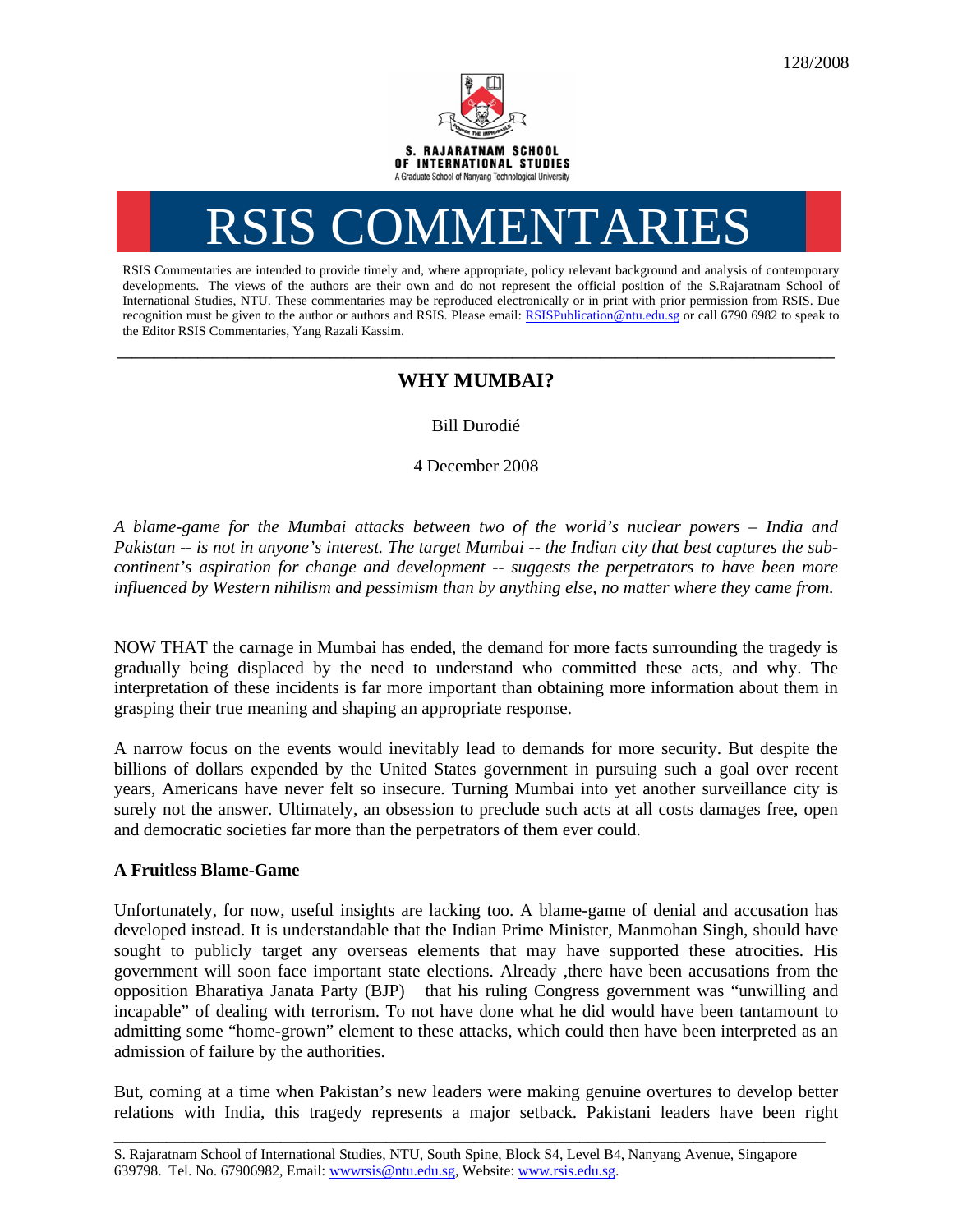therefore to point instead to the global dimension of the problem of terrorism. A stand-off between two of the world's nuclear powers will not be in the interests of either, nor anybody else. And even if some, or all, of the perpetrators came from Pakistan, having possibly also been trained and equipped there, this may still not be the ultimate ideological source of the problem all now confront.

Interestingly, over the weekend, denials also emerged from further afield. The British Prime Minister, Gordon Brown, his Home Secretary, Jacqui Smith and Foreign Secretary, David Milliband, all sought to quash allegations that any of the perpetrators may have been British nationals. These self-conscious and systematic protestations and rebuttals revealed much. Of course, it may turn out that none of the terrorists in Mumbai were British, but the motivations that drove them appear to be very Western.

#### **Western Influences**

Why do I say this? Well, let us start with Mumbai itself. Why was Mumbai the target rather than the political seat of power, Delhi? Many have already noted that Mumbai is the financial centre of India. But it is much else besides. It is the driver of change and aspiration for the sub-continent, as well as a world centre for cultural innovation. Mumbai aims to become a great world city, like Singapore, Shanghai, London or New York. As such, Mumbai is a symbol of modernity and progress in a way that the capital of India is not. And it is this aspiration to change and develop that was truly targeted by the terrorists.

Nowadays, those who most vociferously and consistently seek to challenge the benefits of growth and development emanate from the West. Numerous academics and commentators there have, over recent years, presented ambition as arrogant, development as dangerous and success as selfish. They have helped to develop a simplistic caricature of the supposed decadence of modern life that presents ordinary people as mindless consumers whose actions inevitably damage the planet.

This narrative of doom has, in its turn, resonated with many of the most destructive individuals in the world today – from high-school killers to terrorists. It is quite striking the extent to which recent acts of terrorism have purposefully targeted people in shopping centres, nightclubs and airports, as well as in hotels and train stations, rather than politicians or security agents. This reflects the new, nonpolitical but profoundly anti-human outlook that prevails – an outlook which is quite widely shared, even among elite circles in the West today.

Of course, human beings produce and innovate, as well as consume. They are problem-solvers rather than problems. It is only because so little of this development and material production now takes place in the West that the critics are unable to conceive of such benefits. Yet, their projection of the problems of human ambition and development impact everywhere.

Their doubts and confusions over the benefits of growth and modernity have provided encouragement to small numbers of frustrated individuals around the world. Far from being particularly pious, they often attach religious motivations to their acts as an afterthought to justify their rage. Such self-styled "Islamist" fantasists have few connections to the causes they claim to be fighting for. They are better understood as products of contemporary Western nihilism and pessimism.

#### **Looking to the Future**

Neither enhanced security nor a blame-game between India and Pakistan will serve anyone well. Rather regional leaders would do well to remind their nations of their inherent strengths and dynamism, as well as clarifying the path they seek to set for the future and winning popular support for it. Knowing what you stand for at such difficult times is far more important than identifying what you are against.